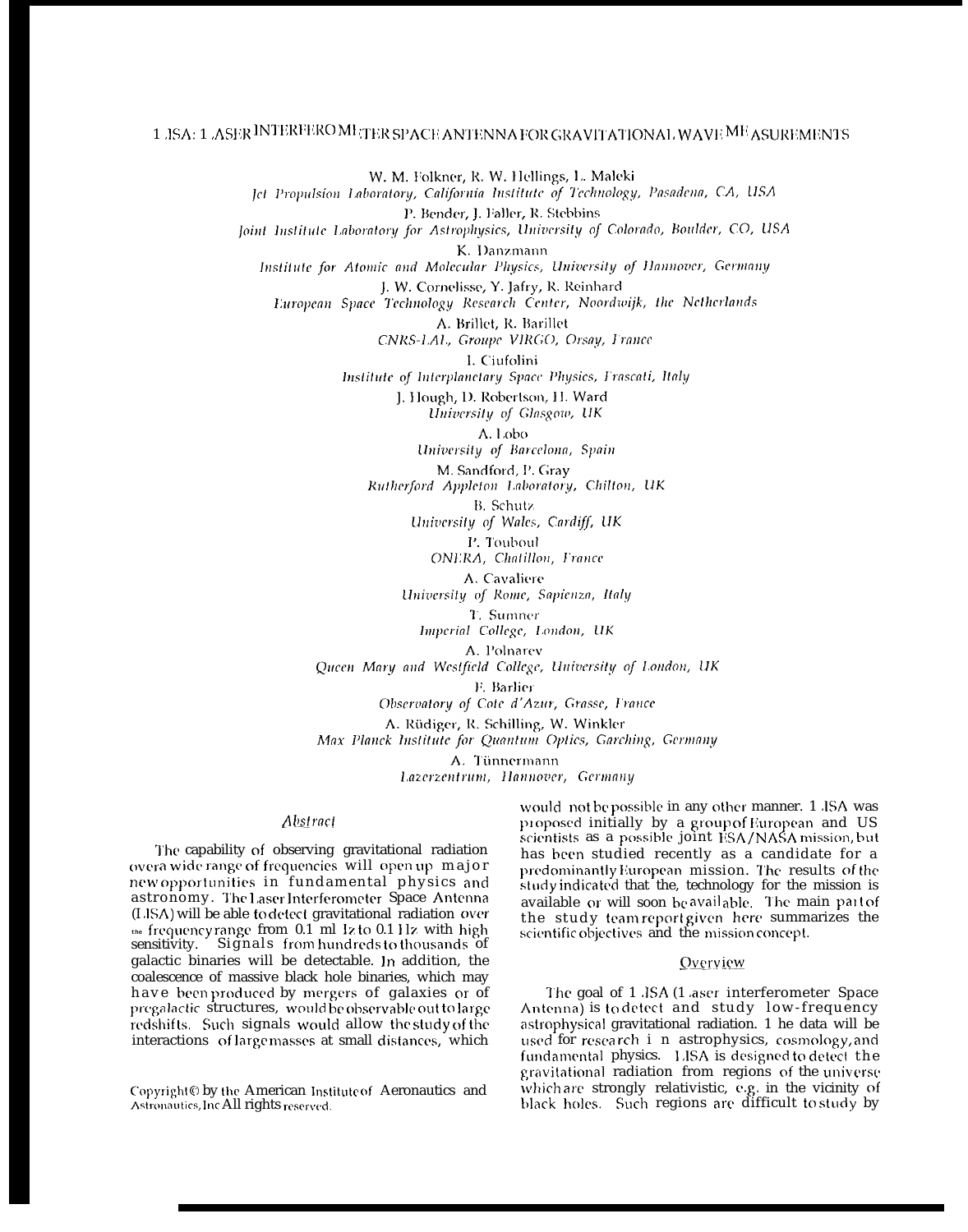conventional astronomy. The types of exciting astrophysical] sources potentially visible to 1.1 SA include galactic binaries of black holes, extra-galactic supermassive black hole binaries and coalescences, am-l background radiation from the Big Bang. LISA will also observe galactic binary systems which arc theoretically well-understood and observationally known to exist. Observation of these will provide strong verification of the instrument performance and a direct test of General Relat ivit y.

When a gravity wave passes by, it causes a strain distortion of space. LISA will detect these strains down to a level of order 10-23 in one year of observation time by measuring the fluctuations in separation between shielded proof masses located  $5x1$  0<sup>6</sup> km apart. The measurement is performed by optical interferometry which determines the phase shift of laser light transmitted between the proof masses. Each proof mass is shielded from extraneous dist urbances (e.g. solar pressure) by the spacecraft in which it is accommodated. Drag-free control servos enable the spaceci aft to precisely follow the proof masses. The interferometer has two arms (four spacecraft) in order to correct for laser frequency noise. Hach spacecraft has<br>a laser on board. The lasers in the two central The lasers in the two central spacecraft (which are 200 km apart) are phase-locked together, so they effectively behave as a single laser. The lasers in the end spacecraft are phase-locked to the incoming light, and thus act as amplifying mirrors. The relative displacement between the spacecraft and proof mass is measured *electrostatically* and the drag compensation is effected using proportional electric thrusters.  $\sim$ arC'fill thermal design ensures the required mechanical stability.

## The need for space-based detectors

LISA will complement the next-generation ground-based detectors (VIRGO, LIGO) by accessing the important low-frequency regime  $(10^4$  to  $10^1$ Hz) which will never be observable from the Earth because of terrestrial disturbances. This low-frequency window allows access to the most exciting signals, those generated by massive black hole formation and coalescences, as well as the most certain signals, such as from galactic binaries. Ground-based detectors, on the other hand, are most likely to observe the rapid bursts accompanying the final stages of a compact binary coalescence. IJSA would observe the low-frequency epoch where the binary systems spend most of their life.

Cosmic background gravitational radiation, which spans a wide frequency range, may be detectable. With comparable energy sensitivities, LISA and the groundbased detectors, in combination, will provide much extended spectral coverage, essential to test cosmological models.

#### Scientific significance

The expected scientific return can be appreciated from Fig. 1, which compares the sensitivity of LISA with the amplitudes of various gravitational wave sources.



Figure 1. LISA measurement sensitivity compared with source strengths.

### Fundamental physics

LISA would test gravitation theory. Certain galactic binary systems, such as neutron star binaries, are so well understood that their radiation must be detectable. Failure to observe these signals would be catastrophic for General Relativity. By contrast, failure to detect gravitational waves from the ground would only upset current astrophysical models.

The rotation of the detector as it orbits the Sun will produce amplitude and phase modulation of the signal that will allow the source direction and polarization to be determined. If coalescing binary supermassive black holes arc seen (see below), their typical signal-to-noise ratio of several thousand will enable a very sensitive test for auxiliary gravitational fields to be performed: scalar-tensor theories and alternative polarization modes could be constrained much more severe'ly than is possible by ground-based detectors. Gravitational waves from cosmological background would dominate and hence be measurable if the energy density is about  $\Omega_{\rm gw}$  = 2×10<sup>-8 of</sup> the closure -density, -as--predicted -by cosmic string models (dashed line.inFig.1).Such signals would be as important as the cosmic microwave background for our understanding of cosmology, and would give us our earliest information on the Universe, arising in an epoch much earlier than that of the microwave background.

#### Galactic astronomy

LISA would be guaranteed to detect hundreds or, indeed, thousands of neutron star binaries and very probably detect cataclysmic variables and close white dwarf binaries (shaded region in Fig. 1). The white-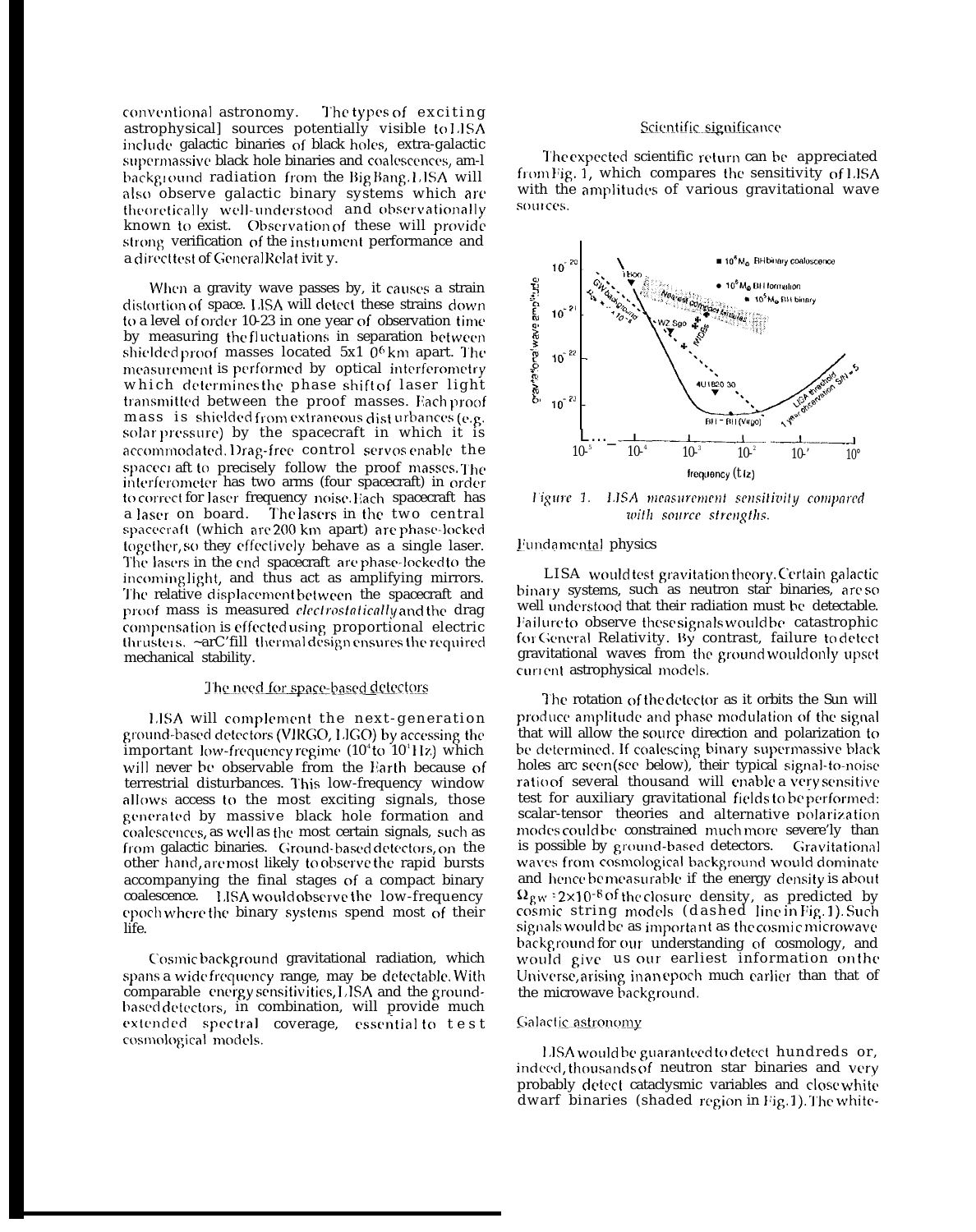dwarf binaries are difficult to detect in any other way, yet they tell us much about stellar evolution. If their abundance is close ter the current observational upper limit, the background due tcr galactic close white binaries unfortunately could be similar to the possible gravitational wave background curve shown in Fig. 1, and would interfere with the detection of some other interesting types of sources. However, the statistics of the white dwarf and neutron star binaries can be determined in an unbiased way. interacting white dwarf binaries (crosses in Fig. "1) present many puzzles; gravitational wave observations will unambiguously determine their orbital periods. Binary black holes of 10 solar masses would be seen as far away as the Virgo cluster, where there should be at least one at a detectable frequency.

#### Extragalactic astronomy

The ideas that many galaxies (including our own) contain massive black holes, and that mergers of galaxies were common in the past, are gaining widespread acceptance. l'here is even evidence of binary black hole systems; an example is 3C66B, which shows a processing jet. Mergers of galaxies shoulc produce mergers of their supermassive black holes, and their gravitational waves would be detected wherever in the Universe the event occurred. Recent calculations suggest that the event rate might even be as frequent as once per month,

The signal-to-noise is typically several thousand for  $10<sup>6</sup>$  solar mass black holes. Waves this strong might not only be useful in testing gravity, as remarked above, but may make an important contribution to fundamental cosmology. By monitoring the amplitude and phase of the merger waves while the detector rotates, both the direction and total amplitude of the waves may be determined. Then, if the direction can be used to identify the source of the waves within a known cluster of galaxies, the amplitude will give an independent distance mea surement to the source. A single redshift measurement would then determine the deceleration parameter  $q_0$ , and hence the mean density of the Universe and thus measure the total density of dark matter. Merging galaxies may also trigger the formation of massive black holes, since they may replicate conditions at the time rrf galaxy formation. These formation events would also be detectable and identifiable. They may also be common; even the dwarf elliptical M32 seems to have a black hole.

#### Experiment description

The LISA interferometer (Fig. 2) consists of a Vformation of proof masses each shielded by a cfrag-free spacecraft. The vertex of the antenna's V-formation is formed by the two central spacecraft. In principle, one central spa cecraft would be sufficient, but the optics] system and attitude control requirements would be prohibitive. The four spacecraft are in heliocentric orbits. I'hcy lie, in a plane which is 60° to the ecliptic

such that the'ir relative orbit is a stable circular rotation with a period of 1 year. The constellation should be located as far behind the Earth as possible (maximum of 20° due to launch vehicle constraints) to minimize  $\frac{1}{2}$  Earth-induced relative velocities of the  $\frac{1}{2}$  spacecraft leading to excessive Doppler-shifts of the transponded light. The two central spacecraft are 200 km apart, and the distance to the remote spacecraft, defining ihc interferometer arm length, is  $5\times10^{6}$  km.



Figure 2. Proposed LISA orbits.

Fig. 3 shows a cross-section rrf a payload module. The structure consists of the inner struct ural carbonepoxy cylinder with four stiffening rings, a thin carbonepoxy payload thermal shield cylinder, and an outer calbcm-epoxy thermal shield. The thermal shields, cut at a 30° angle at the front, keep sunlight from the the'rma]]y stable payload interior' throughout the heliocentric orbit. At the rear, where the cylinder cannot be angled because there must be an orthogonal attachment with the propulsion module, direct sunlight is kept out by reflection from an internal conical mirror. The payload cylinder contains four major assemblies: the, telescope assembly, the optical bench, the preamp disk and the radiator disk.

The telescope assembly contains a 38 cm diameter  $f/1$  Cassegrain telescope. The primary mirror is a double-arch light-weight ultra-low expansion  $(ULE)$ design. The secondary is supported by a three-leg carbc>n-epoxy spider. The final quality of the, plane wavefront leaving the telescope is  $\lambda/30$ .

The optical bench contains the laser beam injection, detection and beam shaping optics, and the d ra~-free sensor (or "accelerometer"). The proof mass of the drag-f rec sensor acts as the mirror at the end of the interferometer arm. The bench consists of a solid ULL plate to which all components are rigidly attached. Light from the laser is delivered to the optical bench by a single-mode fiber. About 1 mW is split off the 1 W main beam to serve as the local reference for the, heterodyne measurement of the phase of the incoming beam from the far spacecraft. Also, about  $1mW$  is split off and directed towards a triangular cavity which is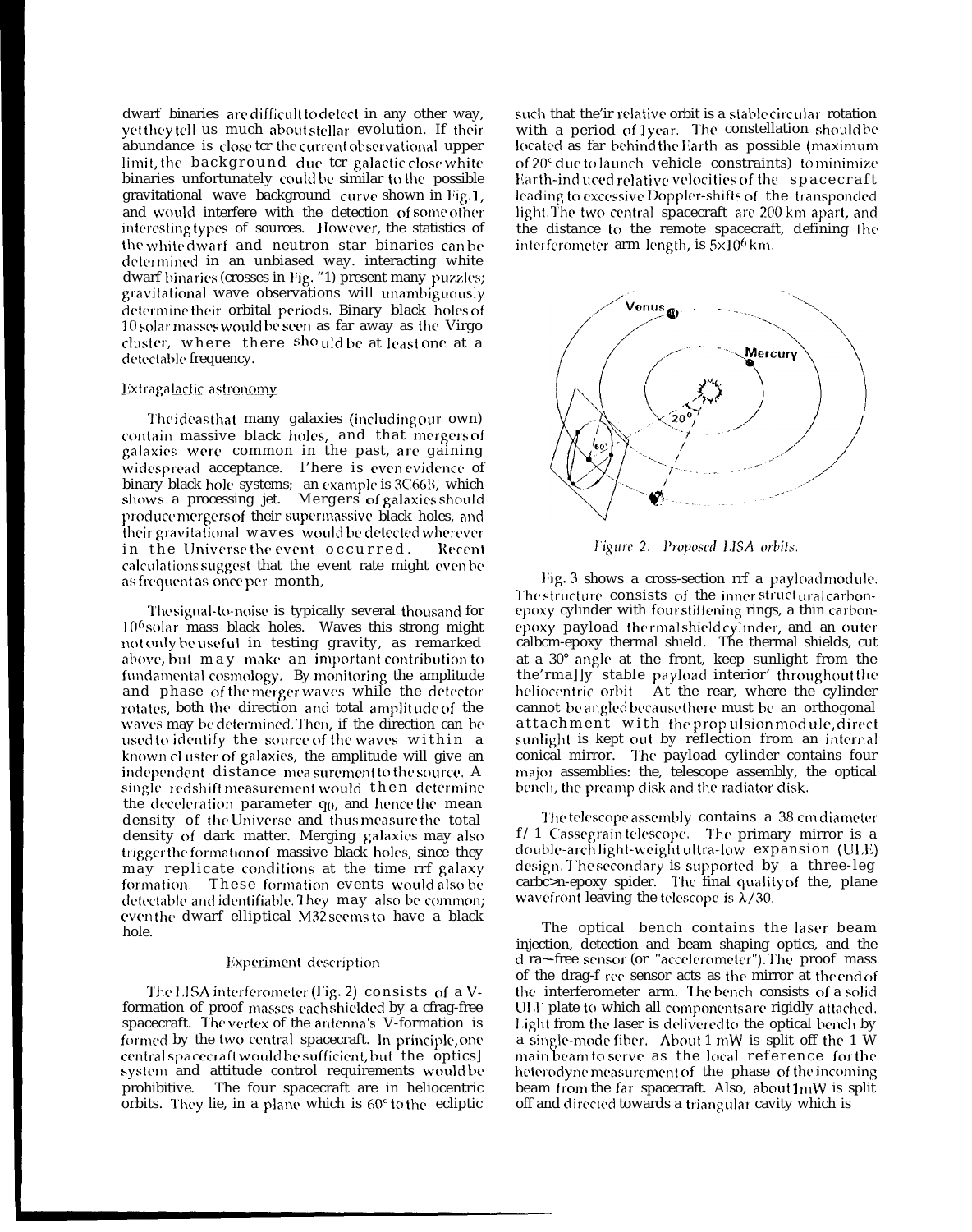

I igure .3. Cross-sectional view of one of four (identical) payload modules showing the telescope, optical bench con t aining the drag-free proof mass (shaded square at center), the preamplifiers on their mounting plate, and the lasers mounted on the radiator. The light paths are also indicated. The thermal shield is rotated 90 0

used as a frequency reference. The incoming light from the telescope is reflected off the proof mass and superimposed with the locallaser On the phase measuring diode. On the two central spacecraft, a small fraction (a few mW) Of the laser light is reflected off the back of the proof mass and sent for phase-comparison with the other central spacecraft via the steerable aftmirror. The mirror is servoed using the signal from an auxiliary quadrant photodiode which senses the direction of the incoming beamfrom the other central spacecraft. By bouncing the laser beams off the proof mass in the manner described, the interferometric

measurements Of proof mass position is, to first order. unaffected by motion Of the surrounding spacecraft. This allows a relaxation Of the relative motion specification (though the requirement On proof mass residual motion with respect to inertial space remains unchanged).

The preamp disk is a carbon-carbon structure with the accelerometer preamplifiers, the diode preamplifiers, and an ultrastable oscillator (U SO) mounted on it. All other electronics will be outside the payload cylinder. The radiator plate (a carbon-carbon disk 40 cm in diameter and 1 cm thick) is designed to radiate away the heat generated by the laser.

The laser consists of two monolithic ring YAG (yttriLlm-alLlnlinLln, -garnet) crystals in series, each pumped b y two laser diodes. The nominal singlemode output power is 2 W at a wavelength Of 1064 nm. For LISA this has been downrated to 1 W to improve lifetime and aging properties. The operating temperature for the diodes and the YAG-crystal will be maintained by heaters. A complete spare laser will be carried.

The drag-free position sensor is derived from the GRADIO electrostatic accelerometer developed for the proposed ARI STETLES mission. It contains a 4 c m cubic proof mass made of a gold-platinum alloy with magnetic susceptibility less than  $10^{-6}$ . This proof mass is freely floating inside a gold-coated ULF cage which supports the electrodes for capacitive sensing Of attitude and position. The ULE-box is enclosed in a vac uum-tight titani um housing connected to the outside of the spacecraft by a tube to keep the interior of the accelerometer at a pressure of less than  $10^{-8}$  mbar. Electrostatic charging of the proof mass due to cosmic ray protons with energies in excess Of 100 MeV cannot be ignored. Active discharging is achieved by directing ultraviolet light from a mercury discharge lamp at the test mass and walls, similar to the approach proposed for Gravity Probe B.

In the frequency range above 10<sup>-3</sup> Hz, the LISA displacement noise level is below  $25 \text{ pm}/\sqrt{11}$ z. Below, down to 10<sup>-4</sup> Hz, performance is limited by spurious accelerations. These consist partly of real accelerations (such as residual gas impacts on the test masses) and partly Of several thermal distortion effects that also acquire a  $1/f^2$  dependence in displacement (the leftmost sloping curve cm the LISA sensitivity plot in Fig. 1). The displacement error is dominated by photon shot noise (the floor of the sensitivity plot in Fig. 1).

The laser on one Of the central spacecraft will serve as the master and will belocked trr the onboard reference cavity. The laser on the other central spacecraft will be phase-locked to the master laser via the phase comparison beam exchanged between the two central spacecraft. The lasers on the central spacecraft can thus be considered identical, and the setup behaves like a Michelson interferometer.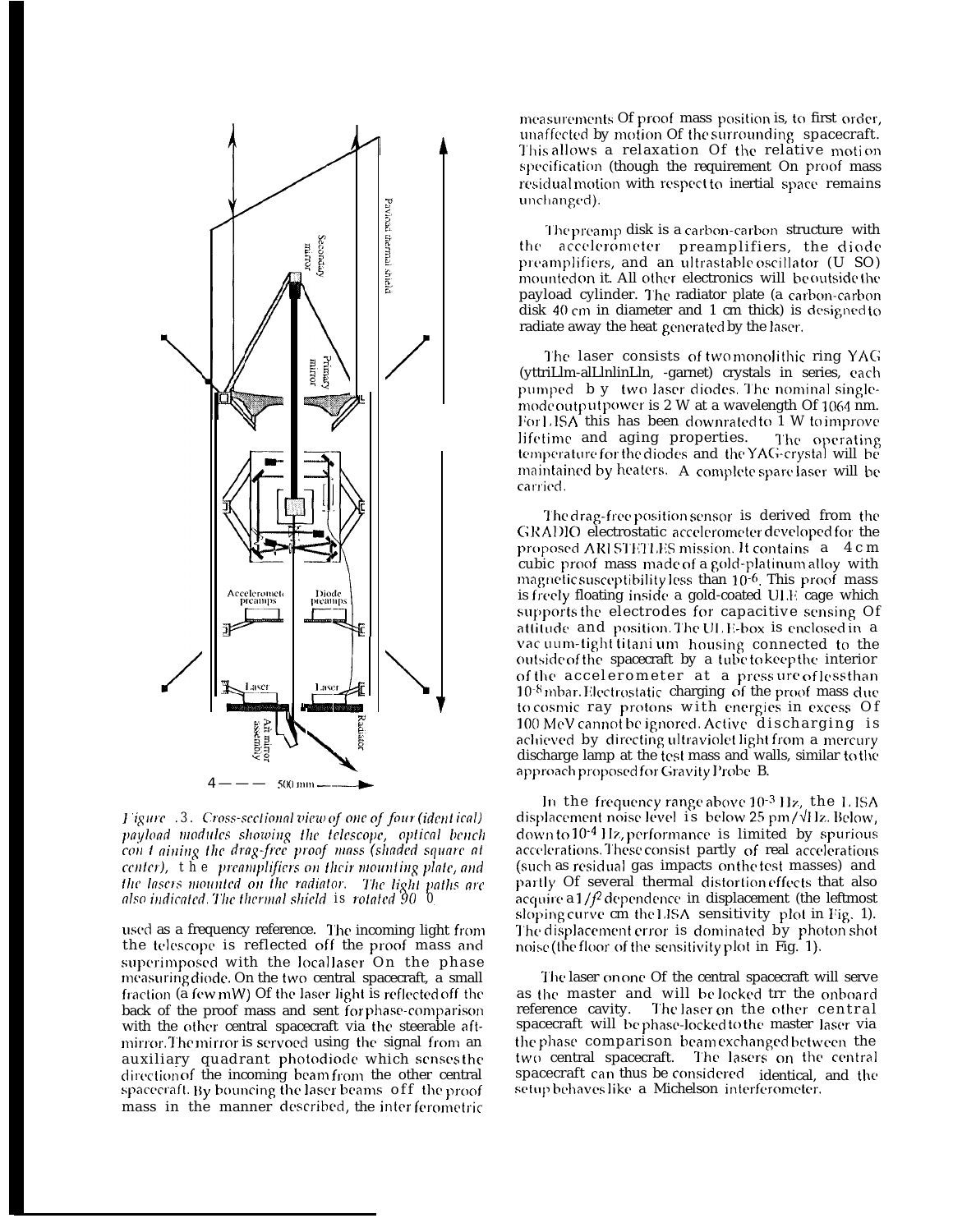The spacecraft thermal model suggests a temperature stability of the optical bench of about  $1\mu$ K/ $\sqrt{11}$ z at 1 mHz. With an expansion coefficient of  $3x1$   $0^{-8}/K$  for ULE, this leads to a frequency noise of  $1011z/\sqrt{11}z$  for the laser. Assuming a 5000 km arm length difference after final orbit injection, this would lead to an unacceptably large apparent displacement noise. A laser phase noise correction scheme will be **LIST** is used that ded uces the laser frequency fluct uations from the sum signal of the two interferometer arms and then subtracts their effects out from the signal. For this technique, the arm length and the arm length difference need to be determined absolutely to about 1 km and 20 m, respectively. This is achieved by  $X$ band radio tracking from the ground combined with laser phase information. The lasers on the end spacecraft will be phase-locked to the incoming beam, thus acting as amplifying mirrors sending the light back to the central spacecraft.

●

✎

<sup>1</sup> **)LIL' to the** solar' system disturbances, the spacecraft will have a small but varying velocity relative to each other, causing a I )oppler-shift of the returning beam on the order of 1 M<sub>3</sub> 17,. The signal cannot be telemetered to the ground since the total data rate is limited to less than  $100$  bit/see. A local ultrastable oscillator (USO) is used to heterodyne the signal down to near DC. If the difference in the Doppler-shifts between the two arms is small enough, then the clock noise from the USO cancels. Assuming a flight qualified USO like the one on the Mars observer with an Allan deviation of  $2\times10^{-13}$ , we would require the difference in arm length velocities to be smaller than  $7 \text{ mm/s}$ . This could be achieved by occasional maneuvers of less than 10 cm/s using the electric thrusters with their accurately controllable thrust (next section).

Initial beam acquisition will rely cm star trackers to align the spacecraft to better than 10-4 rad. The laser beam will then be de-focused from its diffractionlimited divergence and imaged in the receiving spacecraft on quadrant diodes and CCD arrays. Their signal will be used to iteratively re-point the spacecraft until the laser beam divergence can be reduced to the minimum value. Operational attitude control signals will bc provided by the main signal detection diodes, the difference between the signals from their quadrants giving information on wave-ftont tilt. The pointing jitter is expected to be less than a few nrad/ $\sqrt{Hz}$  which, for an outgoing wave front deformation of less than  $\lambda$ /30, leads to an apparent displacement noise less than the design goal.

<sup>1</sup> )ata processing to recover the gravity wave signals will involve standard spectral and matched filter analysis once the frequency noise has been removed by correlating the signals from the two arms. The spectral resolut ion from  $\overline{1}$  year observation  $(3\times10^{-8}$  Hz) coupled with a desired signal-to-noise ratio of 5, led to the sensitivity curve in Fig. 1.

Each payload module has a mass of 67 kg and a power consumption of 48 W dominated by 18 W for the laser.

### Spacecraft designand mission analysis

Fig. 4 illustrates a single spacecraft attached to its jettisonable propulsion module. Except for the laser phase comparison link between the two central spacecraft, the four spacecraft are identical. Each spacecraft consists of a trapezoidal box around a central cylinder. The payload module (Fig. 3) is mounted The payload module (Fig. 3) is mounted inside the central cylinder with a system of Kevlar rods. Spacecraft and payload electronic boxes are mounted on the inclined side panels. Structural stability requirements dictate the use of materials with a low value of the coefficient of thermal expansion, so carbon-epoxy is used for the panels and central cylinder. The total mass for a single spacecraft is 305 kg. Control torques and drag-free controlforces are provided by the FieldEmission Electric l'repulsion  $(1'1'1'1')$  subsystem, which can provide a controlled thrust in the range of  $1$  to  $100 \mu$ N with noise below  $0.1 \mu$ N. Six clusters of FEEP thrusters are mounted on the inclined side walls of the spacecraft.





An X-band telecommunications system provides the telemetry, tracking, and command functions utilizing two (one redundant) 30 cm high gain antennas to provide a telemetry data rate of 375 bit/see to the ground stations located at Perth and Villafranca. Antenna pointing mechanisms provide the required  $2\pi$  coverage in azimuth. Two GaAs solar array panels provide  $242$  W of power. A propulsion module is attached to the spacecraft by a conventional clamp band system, and is jettisoned after operational orbit inject ion. It carries upto 380 kg of propel I ant, a bat tery and pyroelectronics for the clamp band release, and the gyros which provide rate information after separation from the launch vehicle and during orbit injection maneuvers.